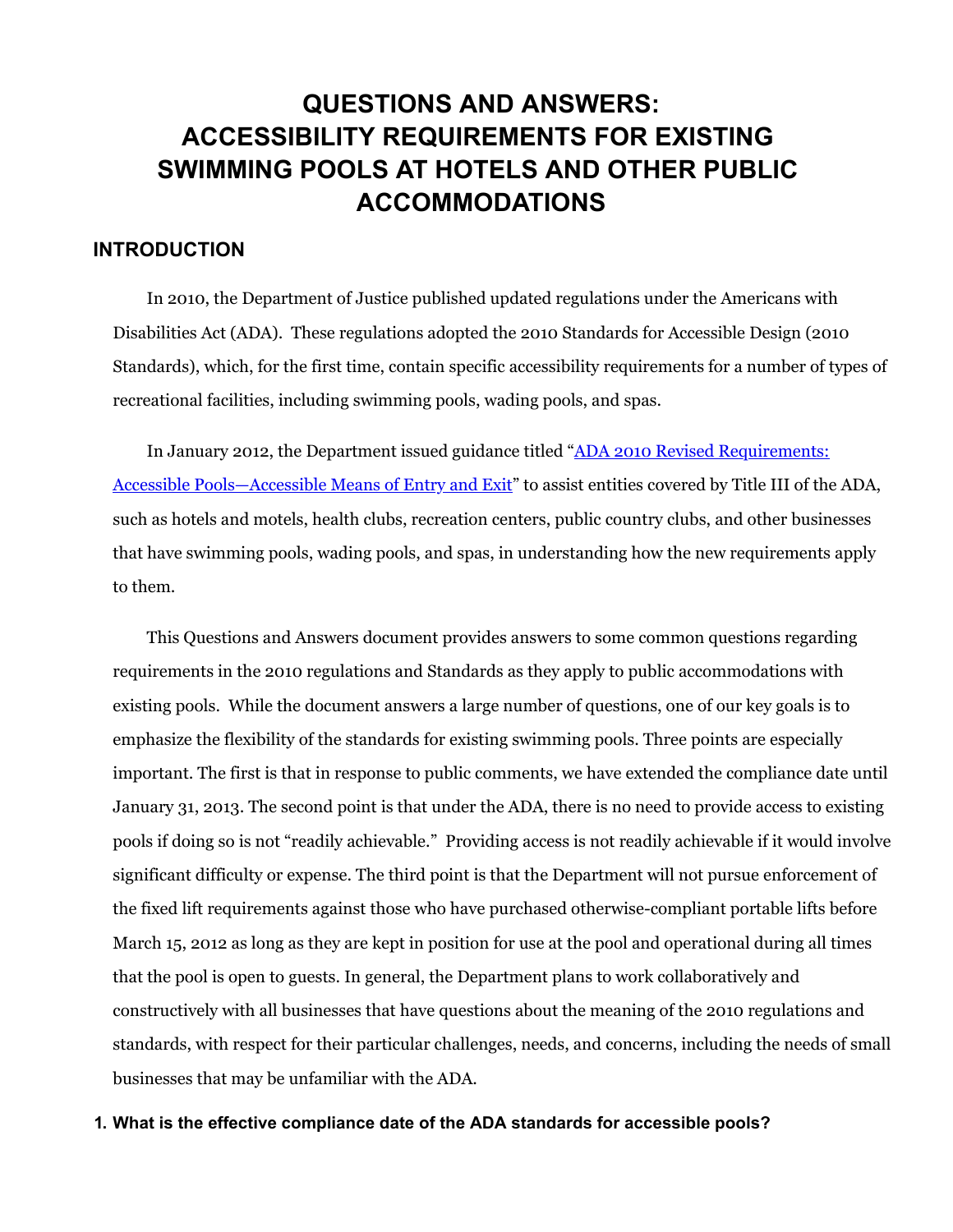The effective date of the 2010 Standards generally is March 15, 2012. However, and in response to public comments and concerns, the Department has extended the date for compliance for the requirements related to the provision of accessible entry and exit to existing swimming pools, wading pools, and spas to January 31, 2013.

#### <span id="page-1-0"></span>**2. What does the ADA require for accessibility of pools?**

Title III of the ADA prohibits discrimination on the basis of disability by places of public accommodation, including many private businesses. Title III requires newly constructed and altered business facilities to be fully accessible to people with disabilities, applying the ADA Standards for Accessible Design. In addition, Title III requires businesses to remove accessibility barriers in existing facilities when doing so is readily achievable.

The 2010 Standards require that *newly constructed or altered* swimming pools, wading pools, and spas have an accessible way for people with disabilities to enter and exit the pool. The Standards also provide technical specifications for when a means of entry is accessible, such as, for pool lifts, the location, size of the seat, lifting capacity, and clear floor space. You can see the 2010 ADA Standards at [http://www.ada.gov/2010ADAstandards\\_index.htm](https://www.ada.gov/2010ADAstandards_index.htm).

For *existing* swimming pools built before the effective date of the new rule, the 2010 Standards provide the guide for achieving accessibility. However, full compliance may not be required in existing facilities (see [question 4\)](#page-2-0).

The 2010 Standards explain whether a newly constructed or altered pool needs to have one or two accessible means of entry and exit. Section 242 provides that large pools (pools with 300 linear feet of pool wall or more) must have two accessible means of entry and exit. One means of entry/exit must be a fixed pool lift or sloped entry; the other entry can be a transfer wall, transfer system, or pool stairs. Small pools (pools with less than 300 linear feet of pool wall) must provide at least one accessible means of entry/exit, which must be either a fixed pool lift or a sloped entry.

The 2010 Standards also provide details about what features an accessible means of entry or exit should have. Specifically, section 1009 addresses the location, size of the seat, lifting capacity, and clear floor space required for fixed pool lifts, as well as the requirements for sloped entries, transfer walls, transfer systems, and pool stairs. A copy of the 2010 ADA Standards is available at [http://www.ada.gov/2010ADAstandards\\_index.htm](https://www.ada.gov/2010ADAstandards_index.htm).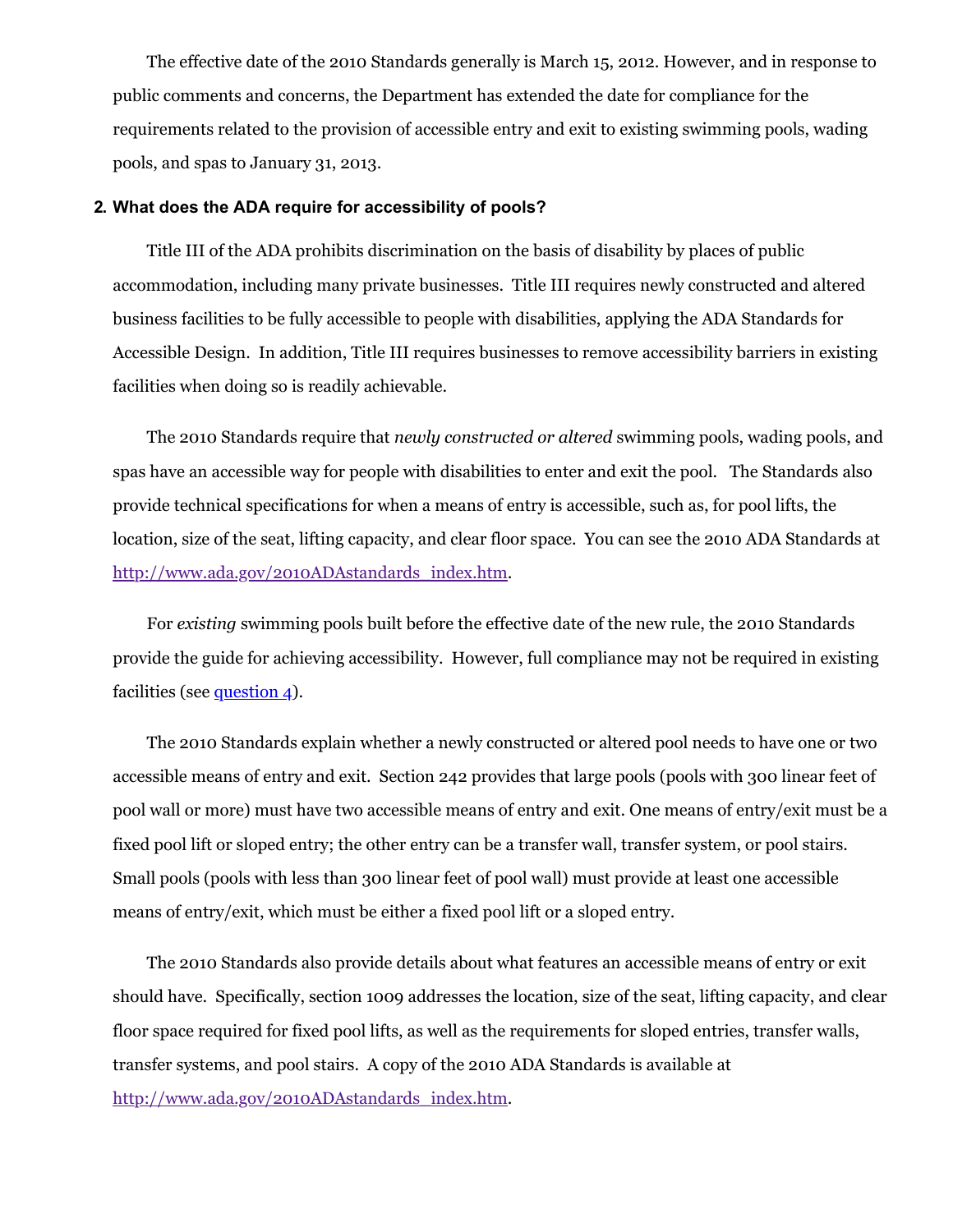The 2010 Standards require that new or altered wading pools have a sloped entry. New or altered spas must have at least one accessible means of entry, which may be a transfer wall, a transfer system, or a pool lift. *See* sections 242.3 and 242.4 of the 2010 Standards.

#### **3. Does a community pool have to provide an accessible means of exit and entry?**

Community pools that are associated with a private residential community and are limited to the exclusive use of residents and their guests are not covered by the ADA accessibility requirements. On the other hand, if a swimming pool/club located in a residential community is made available to the public for rental or use, it is covered under Title III of the ADA. If a community pool is owned or operated by a state or local government entity, it is covered by Title II of the ADA, which requires "program accessibility." See [http://www.ada.gov/pools\\_2010.htm.](https://www.ada.gov/pools_2010.htm)

# **REQUIREMENTS FOR EXISTING POOLS**

## <span id="page-2-0"></span>**4. My pool already existed before the effective date of the new rule. What am I required to do to provide pool access to customers with mobility disabilities?**

The ADA requires businesses to make existing pools accessible only when it is "readily achievable" to do so. Readily achievable means that providing access is easily accomplishable without much difficulty or expense. The 2010 Standards provide the benchmark, or goal, for accessibility in existing pools. (See [Question 2](#page-1-0) for the 2010 Standards requirements for pools). However, owners of existing pools need to comply with the 2010 Standards only to the extent that doing so is readily achievable for them.

The 2010 Standards for pool lifts require lifts to be fixed and to meet additional requirements for location, size of the seat, lifting capacity, and clear floor space. Therefore, if a business can provide a fixed lift that meets all of the 2010 Standards' requirements without much difficulty or expense, the business must provide one. If no fully compliant lift is readily achievable for the business, the business is not obligated to provide a fully compliant lift until doing so becomes readily achievable. In addition, the business may provide a non-fixed lift that otherwise complies with the requirements in the 2010 Standards if doing so is readily achievable and if full compliance is not.

## **5. Are there any tax credits or deductions to help me comply?**

Yes. To assist businesses with complying with the ADA, Section 44 of the IRS Code allows a tax credit for small businesses and Section 190 of the IRS Code allows a tax deduction for all businesses. The tax credit is available to businesses that have total revenues of \$1,000,000 or less in the previous tax year or 30 or fewer full-time employees. This credit can cover 50% of the eligible access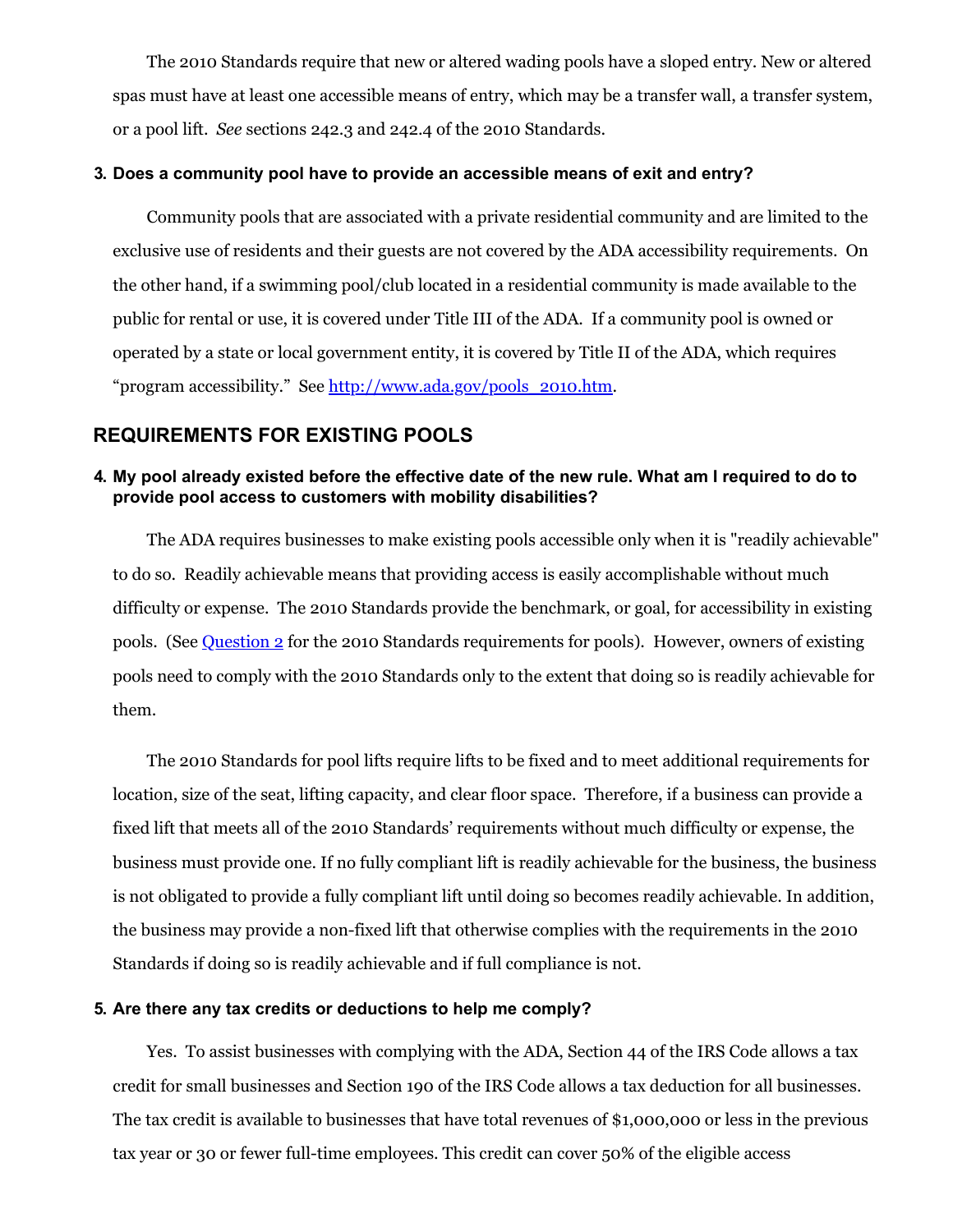expenditures in a year up to \$10,250 (maximum credit of \$5000). The tax credit can be used to offset the cost of undertaking barrier removal and alterations to improve accessibility; providing accessible formats such as Braille, large print and audio tape; making available a sign language interpreter or a reader for customers or employees; and for purchasing certain adaptive equipment. The tax deduction is available to all businesses with a maximum deduction of \$15,000 per year. The tax deduction can be claimed for expenses incurred in barrier removal and alterations. To learn more about the tax credit and tax deduction provisions, contact the DOJ ADA Information Line (at 800-514-0301 (voice); 800- 514-0383 (TTY).

#### **6. What if I can't afford to install a fixed lift in my pool, or it would be difficult to do so?**

In that case, installation is not required. If it is not readily achievable for a business to provide a fixed lift – that is, if it would be too difficult or expensive to make these changes – then a business may use other ways, such as a non-fixed lift, to provide access to the pool. If it is not readily achievable to provide access to the existing pool, even by way of a non-fixed lift, the business need not do so. Nonetheless, it should make a plan to achieve compliance with the pool access requirements when doing so becomes readily achievable.

## **7. What is the difference between a "portable" lift and a "fixed" lift?**

The real issue is not whether a lift is "portable" versus "fixed," but rather whether a lift is "fixed" versus "non-fixed." A fixed lift means that the lift is attached to the pool deck or apron in some way. A non-fixed lift means that it is not attached in any way. Therefore, a portable lift that is attached to the pool deck would be considered a fixed lift. Thus, owners of portable lifts can fully comply with the access requirements by affixing their lifts to the pool deck or apron. They are required to do so if that is readily achievable, except in certain circumstances discussed below.

#### **8. How do I determine if it is readily achievable for me to install a lift in my existing pool?**

<span id="page-3-0"></span>**Readily achievable means that providing access is easily accomplishable without much difficulty or expense**. This is a flexible, case-by-case analysis, with the goal of ensuring that ADA requirements are not unduly burdensome, including to small businesses. The readily achievable analysis is based on factors such as the nature and cost of the needed action; all the financial, staff and other resources available to the business and any parent entity; and the impact on the operation of the site, including legitimate safety requirements that are necessary for safe operation. $<sup>1</sup>$  $<sup>1</sup>$  $<sup>1</sup>$  Generally, a mere</sup> franchisor-franchisee relationship, where the franchisor does not own or operate the franchisee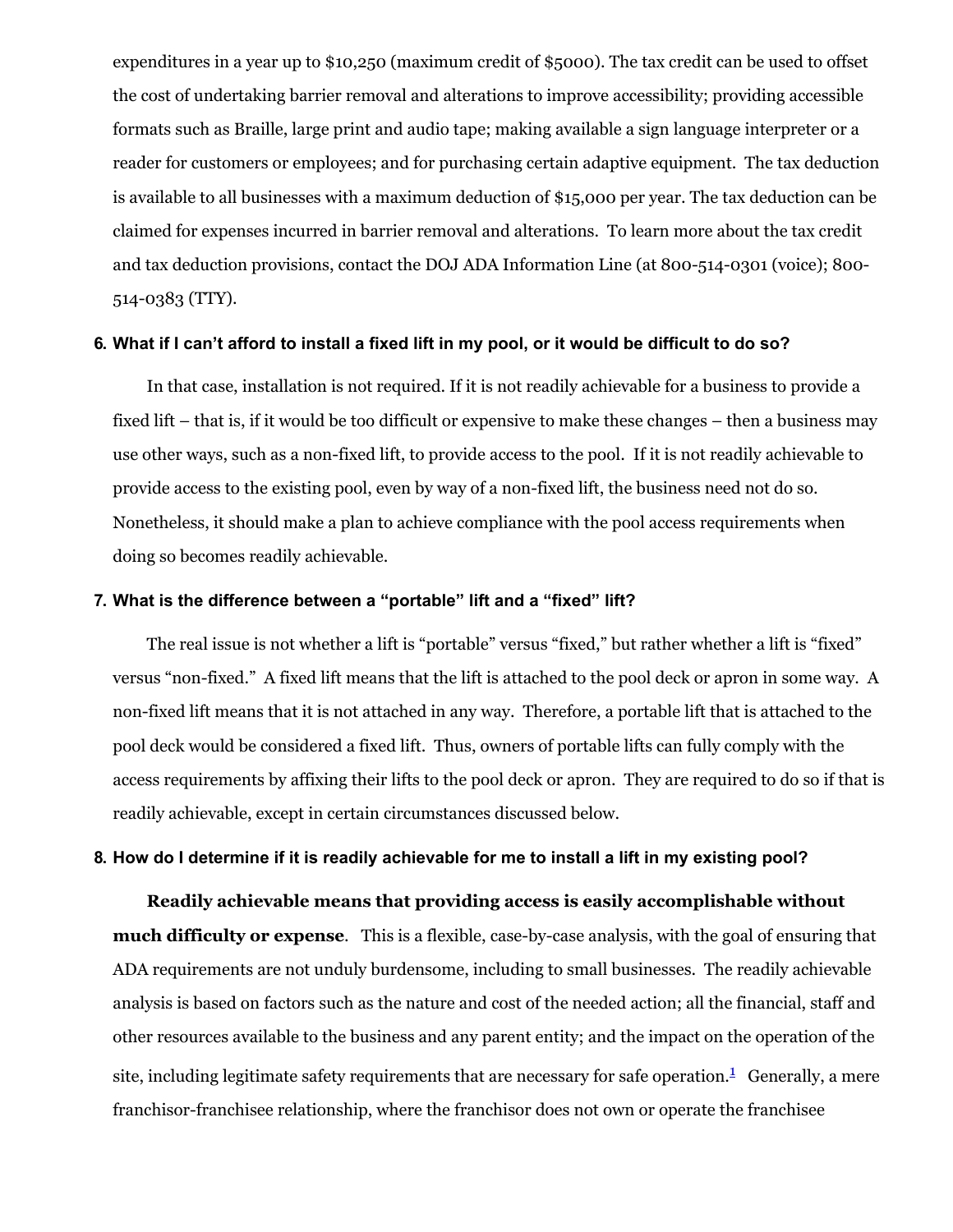business, will not require consideration of the franchisor's resources in determining what is readily achievable.

This is the same standard that places of public accommodation have been using for all covered elements of existing facilities since 1992. Guidance on "Common Questions: Readily Achievable Barrier Removal" is available at [http://www.ada.gov//adata1.htm](https://www.ada.gov/adata1.htm) (1996).

## **9. I already purchased a portable lift before March 15, 2012. Can I still use it?**

Yes. If you have purchased a non-fixed lift before March 15th that otherwise complies with the requirements in the 2010 Standards for pool lifts (such as seat size, etc.), you may use it, as long as you keep it in position for use at the pool and operational during all times that the pool is open to guests. Because of a misunderstanding by some pool owners regarding whether the use of portable pool lifts would comply with barrier removal obligations, the Department, as a matter of prosecutorial discretion, will not enforce the fixed elements of the 2010 Standards against those owners or operators of existing pools who purchased portable lifts prior to March 15, 2012 and who keep the portable lifts in position for use at the pool and operational during all times that the pool is open to guests so long as those lifts otherwise comply with the requirements of the 2010 Standards. Generally, lifts purchased after March 15, 2012 must be fixed if it is readily achievable to do so.

If a portable lift was purchased after March 15, 2012, the obligation to remove barriers is an ongoing one. If it becomes readily achievable to attach the lift to the pool at a later date you must do so. Manufacturers, for example, are providing kits to attach portable lifts.

# **10. I do not have a lift at my pool and it is not readily achievable to provide one now. Do I have to close the pool?**

No. If accessibility is not readily achievable, the Department recommends that businesses develop a plan to provide access into the pool when it becomes readily achievable in the future. Because accessibility in existing facilities is an ongoing obligation, a covered entity must provide accessible features when it becomes readily achievable to do so.

# **11. I've decided that it is readily achievable to provide a lift, but the lift I ordered is on back order. Do I have to close my pool until the lift arrives?**

 No. A business in this situation should order and install a compliant lift and install it when it becomes available.

# **OTHER QUESTIONS**

**12. What if I have two pools or a pool and a spa? Can I share a lift between pools?**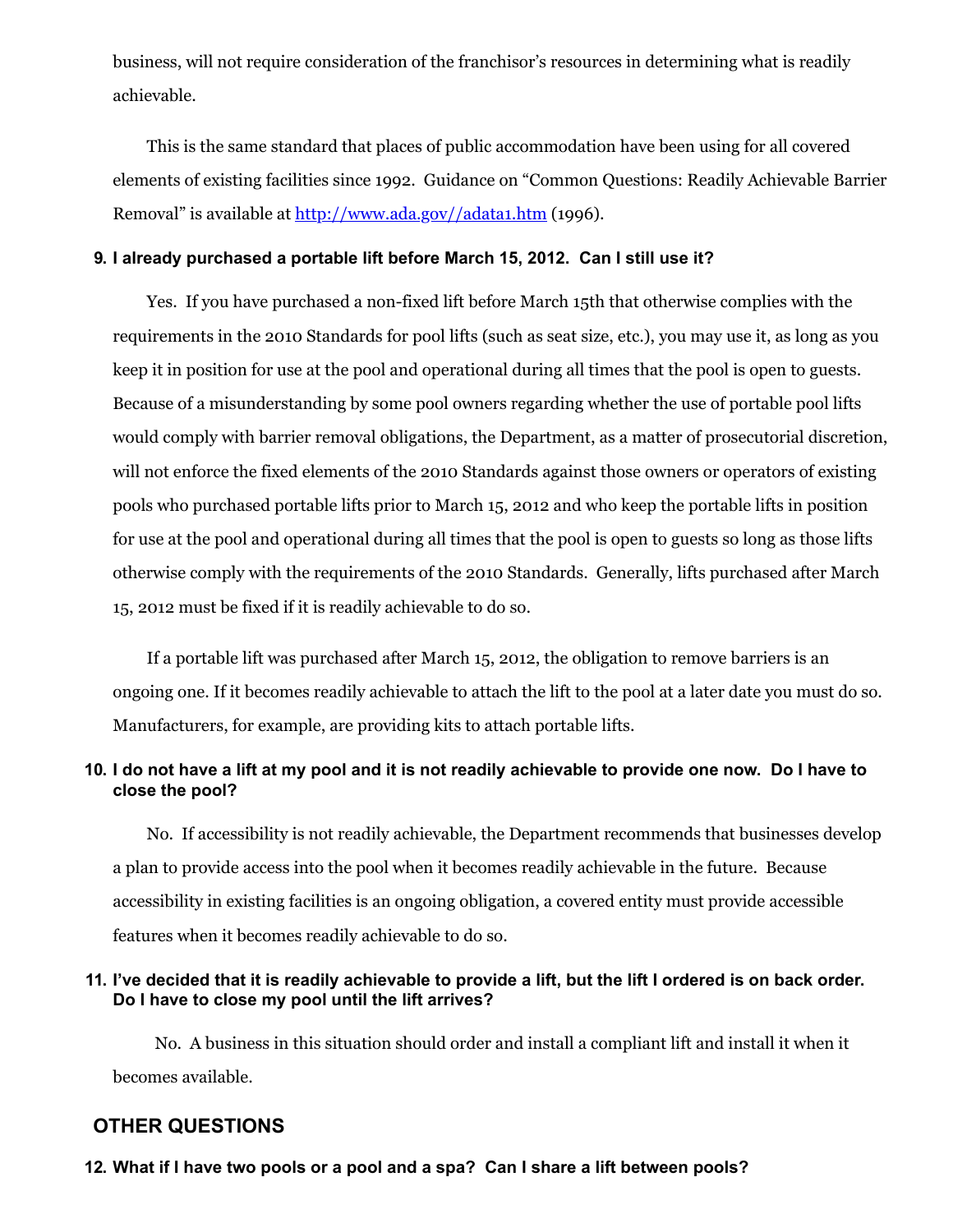In new construction, each pool or spa must provide accessible entry and exit. For existing pools, whether each pool or spa must have its own lift (or other accessible means of entry) depends on whether it is readily achievable. If it is not readily achievable for a business to provide a lift at each pool or spa, it does not mean the inaccessible pool or spa must be closed. In these circumstances, the business should make a plan to purchase and install a compliant pool lift or other accessible entry when it becomes readily achievable to do so.

Sharing non-fixed pool lifts between pools can pose safety risks to swimmers with disabilities because if a lift has been moved to another pool, a person with a disability might be unable to get out of the pool. Sharing lifts between pools also requires people with disabilities to rely on staff assistance to find, move, and set up the lift each time.

## **13. If I can't provide a lift at every pool, do I have to close the one(s) that has no lift?**

No. If it is not readily achievable to provide a lift at each pool, the inaccessible pool(s) may remain open.

## **14. Do I have to leave my pool lift out at poolside when my pool is closed?**

No. Pool lifts are required to be available only when the pool is open and available to the public. If a pool is closed during the winter months or at night, the public accommodation is free to remove the lift from the pool and store it.

#### **15. Can I store my lift and bring it out only when it is requested by a person with a disability?**

No. A pool lift must remain in place and be operational during all times that the pool is open to guests. The ADA and its implementing regulations require equal and independent access for people with disabilities for all covered facilities (not just pools). Allowing covered entities to store lifts and only take them out on request places unnecessary additional burdens on people with disabilities. People with disabilities have long faced the challenges of dealing with portable accessibility features – e.g., staff are unavailable or too busy to help locate and set up the equipment, the equipment is missing, the equipment isn't maintained, or staff do not know how to safely set up the equipment. In addition, the ADA Standards specify that a lift must be located at the proper water depth and with the necessary space around it to maneuver a wheelchair. Moving a portable lift around raises the likelihood that the lift will be improperly located, making it difficult or dangerous to use.

## **16. I think a lift poses a safety risk at an unattended pool. I also have heard that my insurance rates will increase if I have a lift in my unattended pool. Can I consider safety risks?**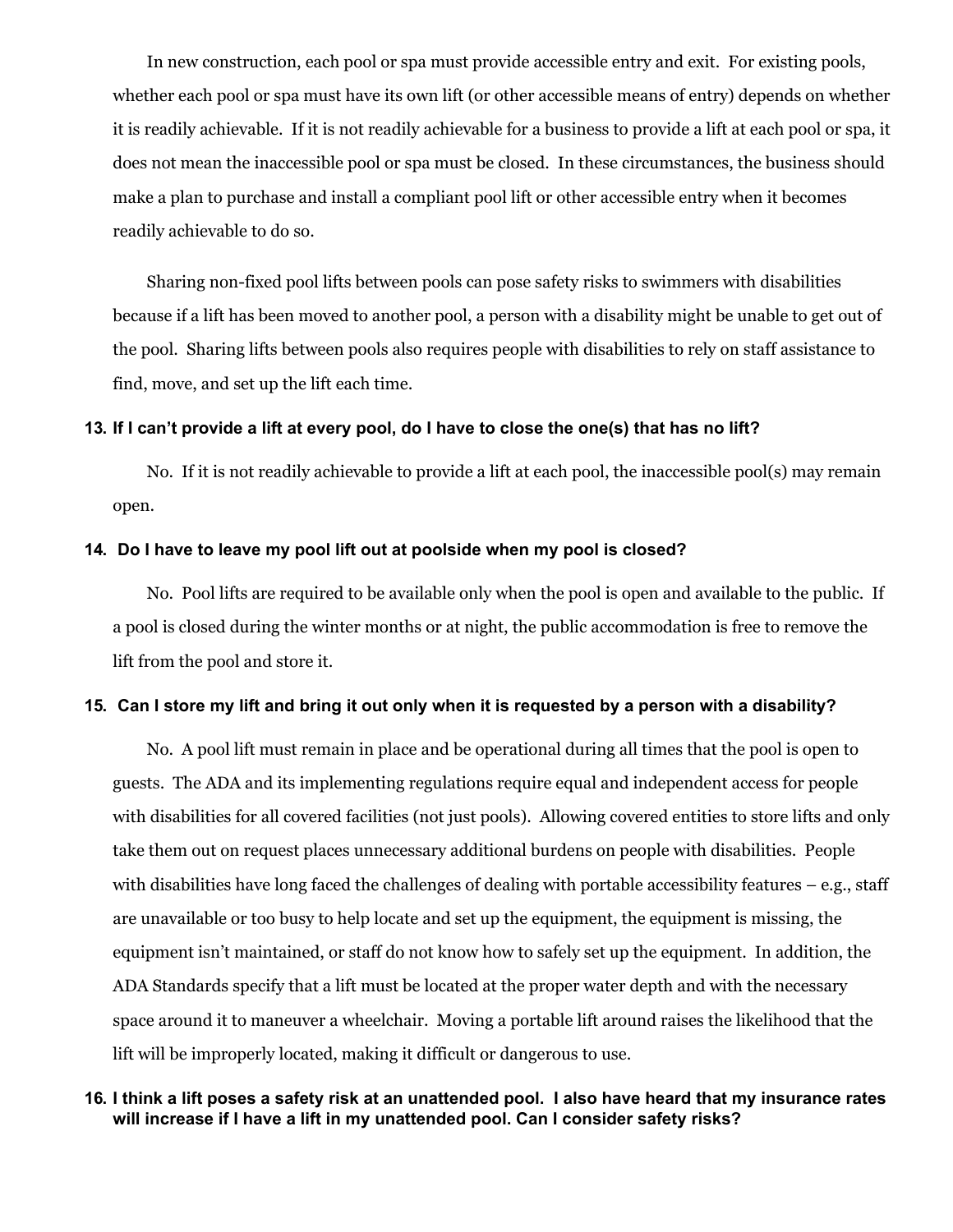The ADA allows businesses to consider "legitimate safety requirements" in determining whether an action is readily achievable, as long as the requirements are based on actual risks and are necessary for the safe operation of the business. However, a "legitimate safety requirement" cannot be based on speculation or unsubstantiated generalizations about safety concerns or risks. We note that businesses cannot rely on limitations on coverage or insurance rates as a reason not to comply with the ADA.

## **17. I've provided a pool lift. Do I have any further legal obligations?**

Once an accessible means of entry to a pool, such as your lift, has been provided, it needs to remain available and in working condition while the pool is open to the public. Staff should also be trained so they will know how the lift works, where it is located, and how to operate and maintain it. For example, a pool lift that operates on batteries may need to be recharged periodically. To be sure that lift remains operable, staff should know how to charge the battery and be assigned to perform the task as necessary.

## **ADDITIONAL INFORMATION ABOUT THE 2010 STANDARDS**

# **18. What is the Department's approach going to be to ensuring compliance with the new regulation pertaining to pool lifts?**

As a general matter, the Department favors voluntary compliance with the ADA from covered entities. The Department seeks collaborative approaches. To achieve these objectives, the Department has a robust outreach and technical assistance program designed to assist businesses and State and local governments to understand their obligations under the ADA.

# **RESOURCES**

#### **19. If I have a question about the new requirements, where do I go?**

The Department's wide-ranging outreach, education and technical assistance program is designed to assist businesses and State and local governments to understand their obligations under the ADA. Additional information about the ADA's requirements, including the 2010 ADA Standards, is available on the Department's ADA Website at www.ada.gov.

If you have questions and would like to speak to an ADA Specialist, please call the ADA Information Line at 800-514-0301 (voice); 800-514-0383 (TTY). Specialists are available Monday through Friday from 9:30 AM until 5:30 PM (Eastern Time), except on Thursday when the hours are 12:30 PM until 5:30 PM.

ADA experts are also available to present to conferences and training sessions through the ADA Speakers Bureau.